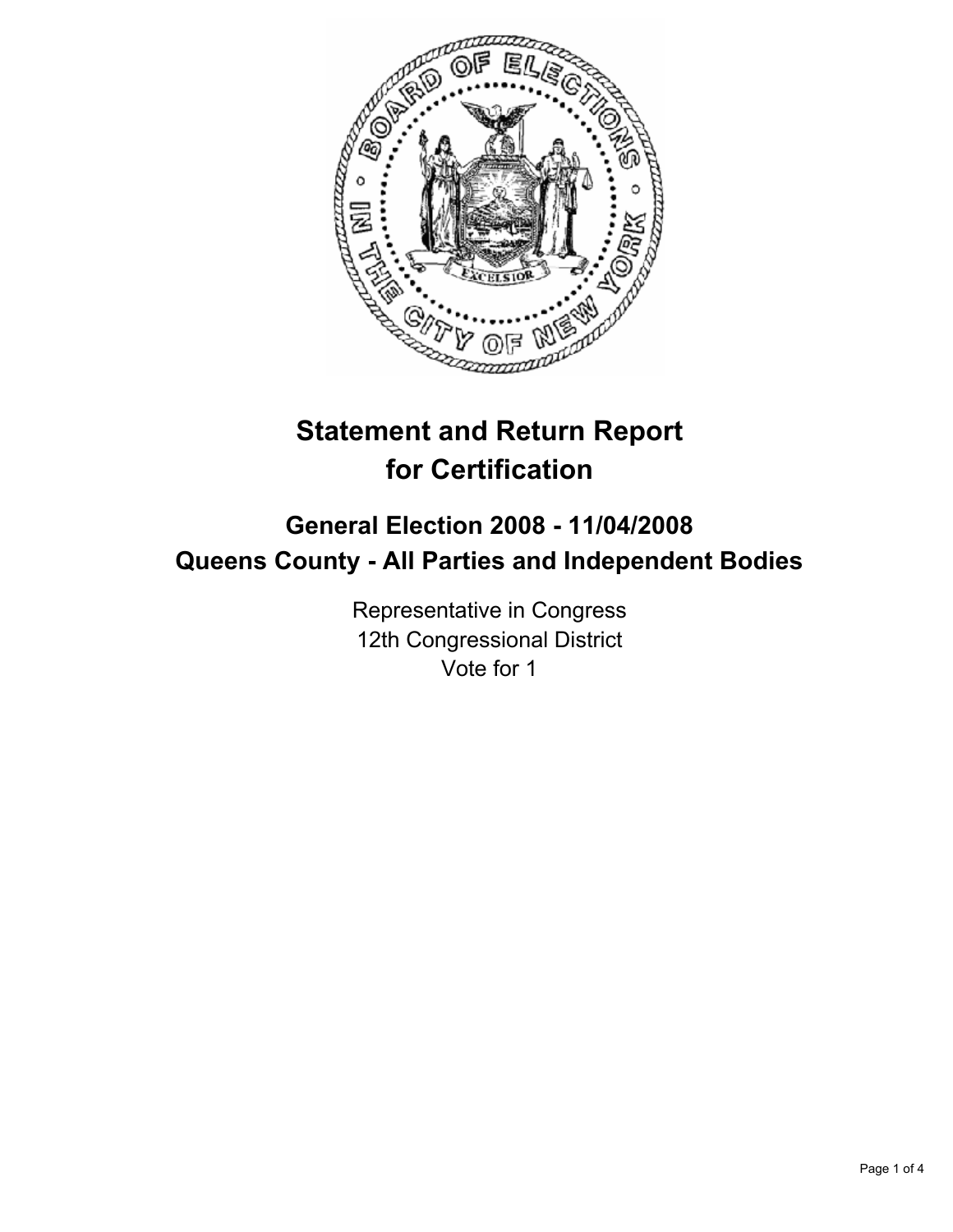

### **Assembly District 23**

| <b>PUBLIC COUNTER</b>                | 138 |
|--------------------------------------|-----|
| <b>EMERGENCY</b>                     |     |
| ABSENTEE/MILITARY                    |     |
| <b>FEDERAL</b>                       |     |
| AFFIDAVIT                            | 14  |
| <b>Total Ballots</b>                 | 157 |
| NYDIA M VELAZQUEZ (DEMOCRATIC)       | 100 |
| ALLAN E ROMAGUERA (REPUBLICAN)       |     |
| ALLAN E ROMAGUERA (CONSERVATIVE)     | 3   |
| NYDIA M VELAZQUEZ (WORKING FAMILIES) |     |
| <b>Total Votes</b>                   | 111 |
| Unrecorded                           | 46  |

**Assembly District 30**

| <b>PUBLIC COUNTER</b>                | 5,125 |
|--------------------------------------|-------|
| <b>EMERGENCY</b>                     |       |
| ABSENTEE/MILITARY                    | 85    |
| <b>FEDERAL</b>                       | 49    |
| <b>AFFIDAVIT</b>                     | 155   |
| <b>Total Ballots</b>                 | 5,415 |
| NYDIA M VELAZQUEZ (DEMOCRATIC)       | 2,761 |
| ALLAN E ROMAGUERA (REPUBLICAN)       | 874   |
| ALLAN E ROMAGUERA (CONSERVATIVE)     | 86    |
| NYDIA M VELAZQUEZ (WORKING FAMILIES) | 116   |
| <b>Total Votes</b>                   | 3,837 |
| Unrecorded                           | 1,578 |

#### **Assembly District 37**

| <b>PUBLIC COUNTER</b>                | 11,507 |
|--------------------------------------|--------|
| <b>EMERGENCY</b>                     |        |
| ABSENTEE/MILITARY                    | 155    |
| <b>FEDERAL</b>                       | 50     |
| <b>AFFIDAVIT</b>                     | 548    |
| <b>Total Ballots</b>                 | 12,267 |
| NYDIA M VELAZQUEZ (DEMOCRATIC)       | 7,169  |
| ALLAN E ROMAGUERA (REPUBLICAN)       | 1,326  |
| ALLAN E ROMAGUERA (CONSERVATIVE)     | 125    |
| NYDIA M VELAZQUEZ (WORKING FAMILIES) | 331    |
| <b>Total Votes</b>                   | 8,951  |
| Unrecorded                           | 3.316  |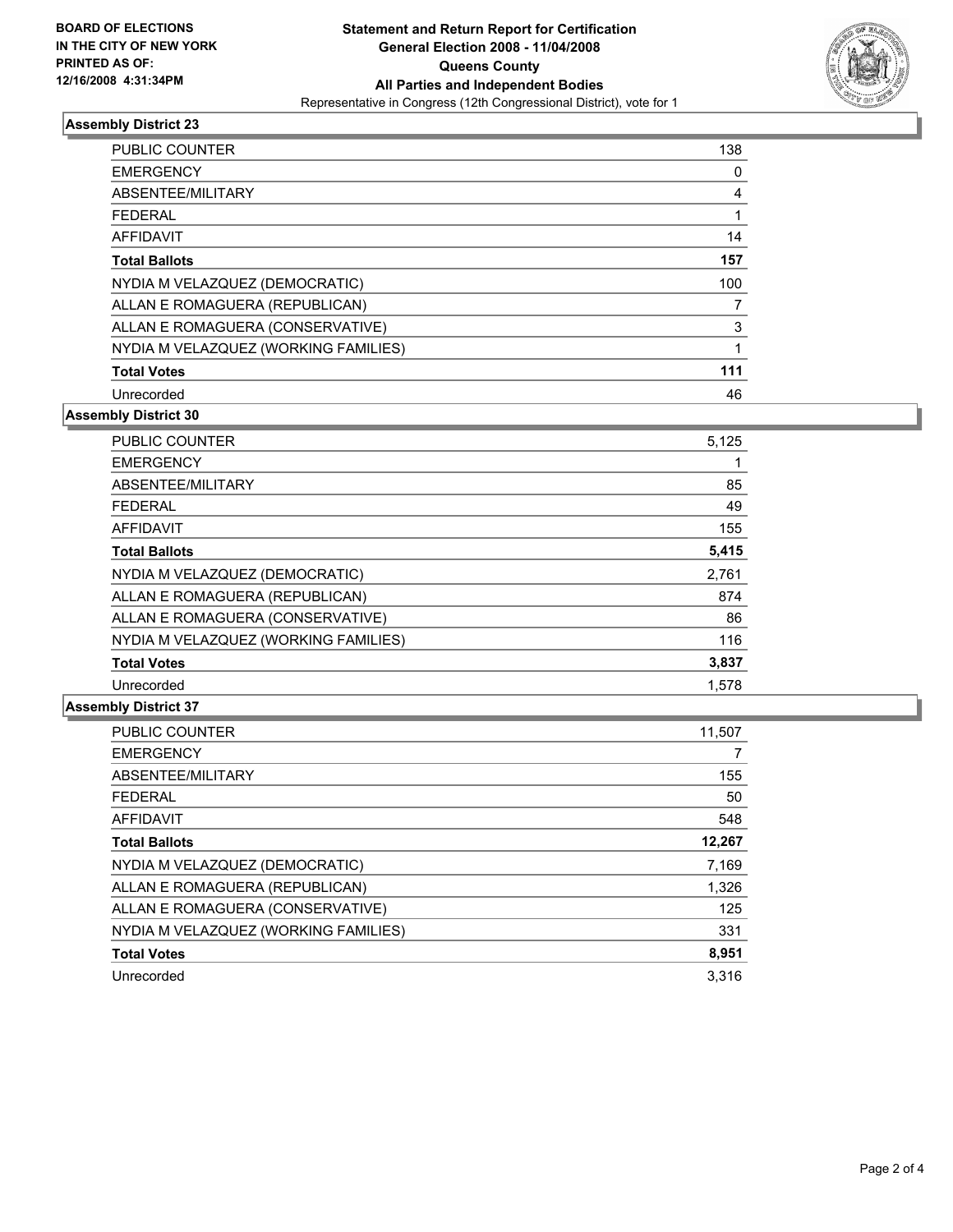

### **Assembly District 38**

| PUBLIC COUNTER                       | 7,888 |
|--------------------------------------|-------|
| <b>EMERGENCY</b>                     | 39    |
| ABSENTEE/MILITARY                    | 117   |
| <b>FEDERAL</b>                       | 24    |
| AFFIDAVIT                            | 336   |
| <b>Total Ballots</b>                 | 8,404 |
| NYDIA M VELAZQUEZ (DEMOCRATIC)       | 4,621 |
| ALLAN E ROMAGUERA (REPUBLICAN)       | 1,115 |
| ALLAN E ROMAGUERA (CONSERVATIVE)     | 124   |
| NYDIA M VELAZQUEZ (WORKING FAMILIES) | 208   |
| <b>Total Votes</b>                   | 6,068 |
| Unrecorded                           | 2.336 |